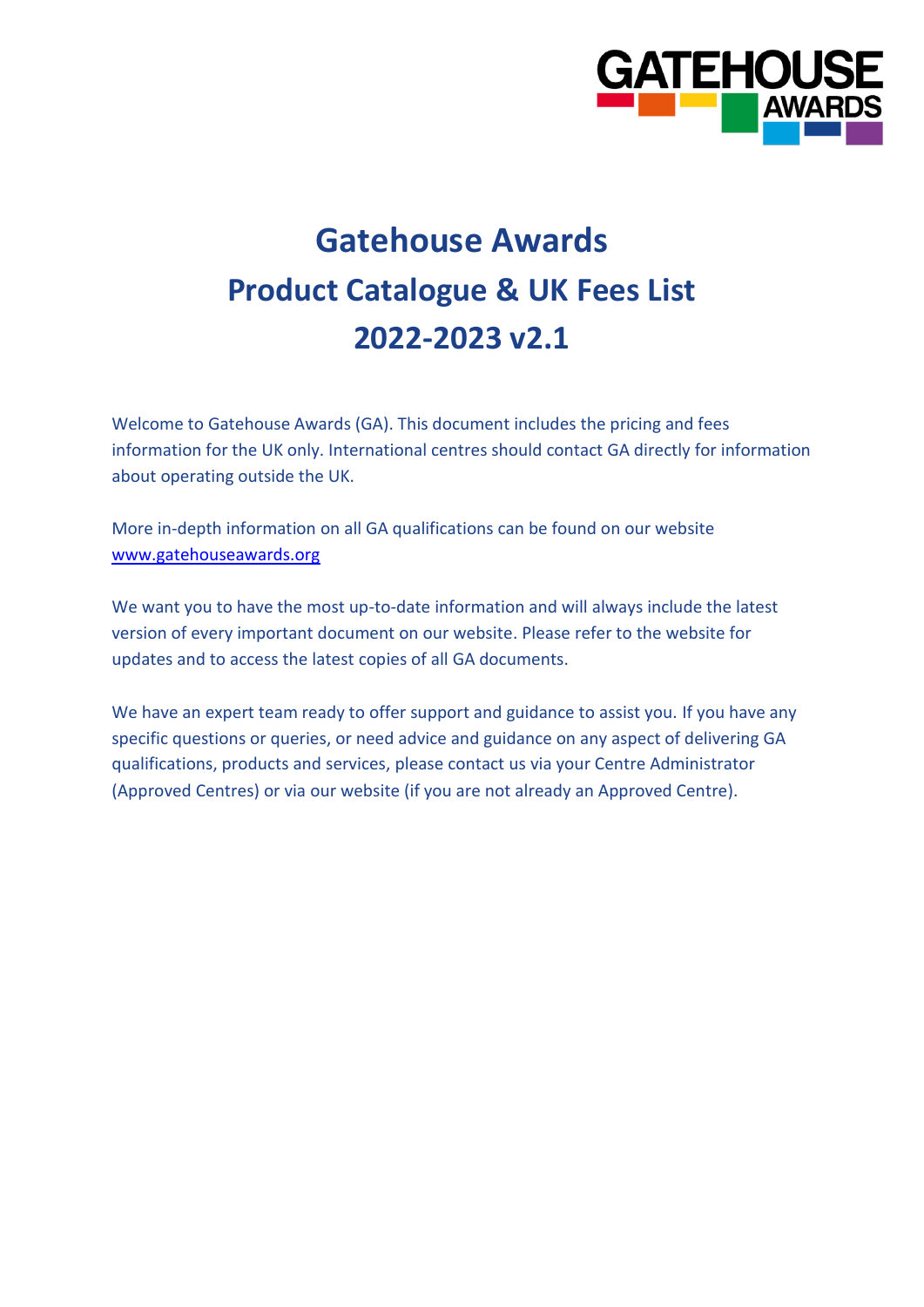#### **UK Centre Approval and Services Fees**

| <b>Approval Fees</b>                                                             |             |
|----------------------------------------------------------------------------------|-------------|
| UK initial centre approval                                                       | £550        |
| Satellite site approval (or additional site)                                     | £350        |
| <b>Annual centre re-approval</b>                                                 | £450        |
| Annual satellite site re-approval (or additional site)                           | <b>ENil</b> |
| <b>Additional qualification approval</b>                                         | <b>£Nil</b> |
| Visit for approval of a further qualification sector                             | <b>£350</b> |
| <b>Replacement or duplicate copy of GA Approved Centre</b><br><b>Certificate</b> | f15         |

| <b>External Quality Assurance Fees</b>                                                                                                |                                                                |
|---------------------------------------------------------------------------------------------------------------------------------------|----------------------------------------------------------------|
| <b>External Quality Assurance (EQA) review or visit</b>                                                                               | Free: up to a maximum of two<br>per year                       |
| <b>Additional EQA visit</b>                                                                                                           | £350<br>(plus reasonable travel<br>expenses, where applicable) |
| Advisory visit (e.g. as a result of risks picked up within<br><b>EQA visit)</b>                                                       | £350<br>(plus reasonable travel<br>expenses, where applicable) |
| Additional centre requested training/support visit                                                                                    | From £350                                                      |
| Please note, where the Centre cancels a scheduled visit within 10 working days of the<br>visit date, the above fees will still apply. |                                                                |
| Fees relating to malpractice investigations, re-testing or<br>visits required as a result of malpractice or                           | <b>Please refer to the GA</b><br><b>Malpractice and</b>        |
| maladministration allegations                                                                                                         | <b>Maladministration Policy</b>                                |
| <b>Fees relating to appeals</b>                                                                                                       | <b>Please refer to the GA Appeals</b><br><b>Policy</b>         |

| <b>Candidate &amp; Certificate Fees</b>                                                                       |                               |  |  |  |
|---------------------------------------------------------------------------------------------------------------|-------------------------------|--|--|--|
| Certificate issue for successful candidates                                                                   | Included in registration fees |  |  |  |
| Amendment to candidate personal details (prior to<br>certificate issue)                                       | £15.00                        |  |  |  |
| Amendment to candidate registration details after<br>certificate has been issued (amended certificate issued) | £35.00                        |  |  |  |
| Replacement certificate (i.e. to replace lost certificate)                                                    | £25.00                        |  |  |  |
| <b>Hard copy certificate</b>                                                                                  | £35.00                        |  |  |  |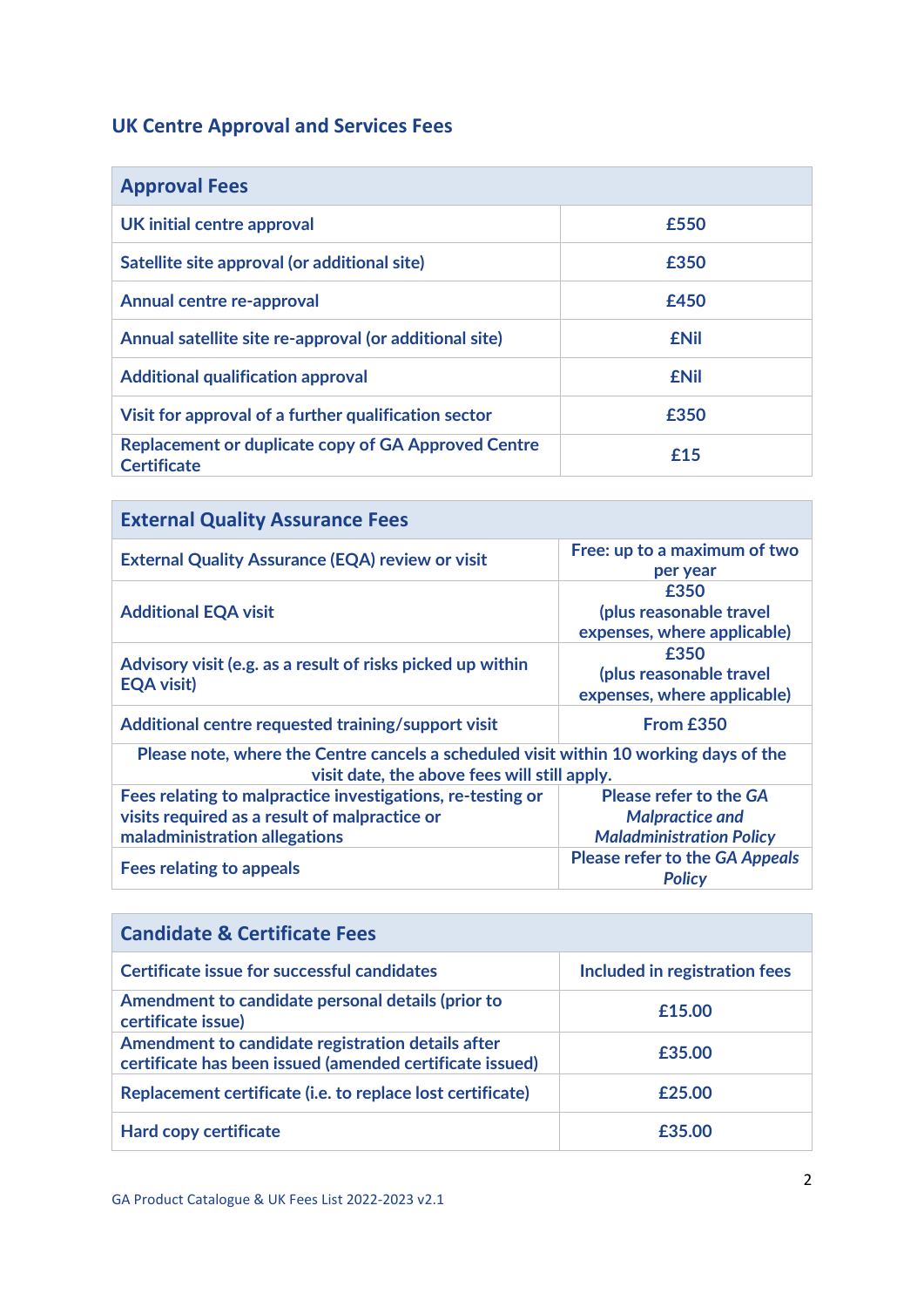### **ESOL Skills for Life Qualifications**

| <b>Qualification Title</b>                                                            | QAN        | Level              | <b>Standard Qualification Fee</b> |  |
|---------------------------------------------------------------------------------------|------------|--------------------|-----------------------------------|--|
| <b>ESOL Skills for Life Awards in Reading</b>                                         |            |                    |                                   |  |
| GA Entry Level Award in ESOL Skills for Life (Reading) (Entry 1) (RQF)                | 603/0105/3 | <b>Entry Level</b> | £14.00                            |  |
| GA Entry Level Award in ESOL Skills for Life (Reading) (Entry 2) (RQF)                | 603/0107/7 | Entry Level        | £14.00                            |  |
| GA Entry Level Award in ESOL Skills for Life (Reading) (Entry 3) (RQF)                | 603/0114/4 | Entry Level        | £14.00                            |  |
| GA Level 1 Award in ESOL Skills for Life (Reading) (RQF)                              | 603/0110/7 | Level 1            | £14.00                            |  |
| GA Level 2 Award in ESOL Skills for Life (Reading) (RQF)                              | 603/0112/0 | Level 2            | £14.00                            |  |
| <b>ESOL Skills for Life Awards in Speaking and Listening</b>                          |            |                    |                                   |  |
| GA Entry Level Award in ESOL Skills for Life (Speaking and Listening) (Entry 1) (RQF) | 601/8172/2 | <b>Entry Level</b> | £30.00                            |  |
| GA Entry Level Award in ESOL Skills for Life (Speaking and Listening) (Entry 2) (RQF) | 601/8174/6 | <b>Entry Level</b> | £30.00                            |  |
| GA Entry Level Award in ESOL Skills for Life (Speaking and Listening) (Entry 3) (RQF) | 601/8175/8 | <b>Entry Level</b> | £30.00                            |  |
| GA Level 1 Award in ESOL Skills for Life (Speaking and Listening) (RQF)               | 601/8478/4 | Level 1            | £30.00                            |  |
| GA Level 2 Award in ESOL Skills for Life (Speaking and Listening) (RQF)               | 601/8480/2 | Level 2            | £30.00                            |  |
| <b>ESOL Skills for Life Awards in Writing</b>                                         |            |                    |                                   |  |
| GA Entry Level Award in ESOL Skills for Life (Writing) (Entry 1) (RQF)                | 603/0106/5 | <b>Entry Level</b> | £14.00                            |  |
| GA Entry Level Award in ESOL Skills for Life (Writing) (Entry 2) (RQF)                | 603/0108/9 | <b>Entry Level</b> | £14.00                            |  |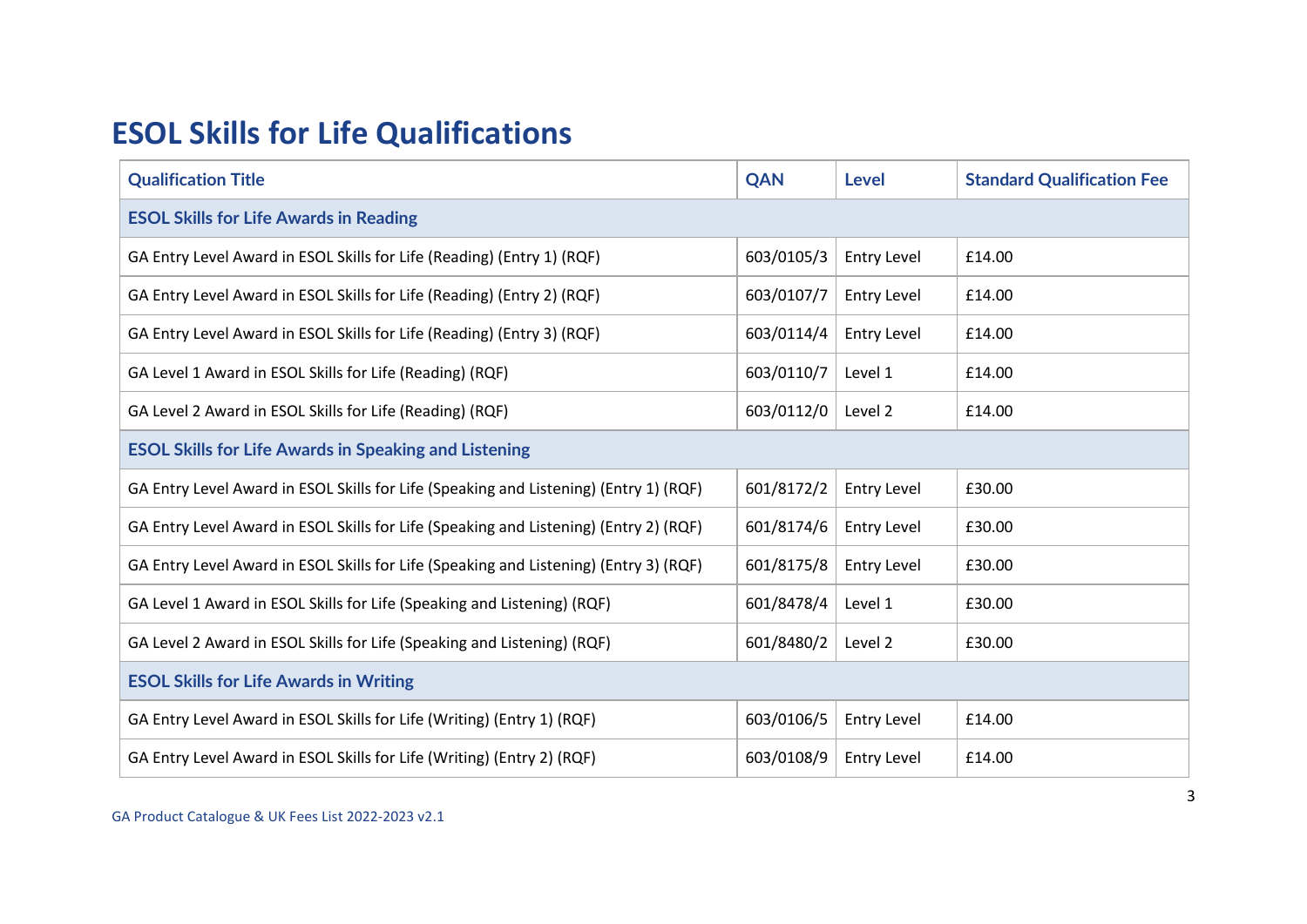| GA Entry Level Award in ESOL Skills for Life (Writing) (Entry 3) (RQF) | 603/0109/0 | <b>Entry Level</b> | £14.00 |
|------------------------------------------------------------------------|------------|--------------------|--------|
| GA Level 1 Award in ESOL Skills for Life (Writing) (RQF)               | 603/0111/9 | Level 1            | £14.00 |
| GA Level 2 Award in ESOL Skills for Life (Writing) (RQF)               | 603/0113/2 | Level 2            | £14.00 |
| <b>ESOL Skills for Life Full Certificates</b>                          |            |                    |        |
| GA Entry Level Certificate in ESOL Skills for Life (Entry 1) (RQF)     | 601/8170/9 | <b>Entry Level</b> | £37.00 |
| GA Entry Level Certificate in ESOL Skills for Life (Entry 2) (RQF)     | 601/8171/0 | <b>Entry Level</b> | £37.00 |
| GA Entry Level Certificate in ESOL Skills for Life (Entry 3) (RQF)     | 601/8173/4 | <b>Entry Level</b> | £37.00 |
| GA Level 1 Certificate in ESOL Skills for Life (RQF)                   | 601/8479/6 | Level 1            | £37.00 |
| GA Level 2 Certificate in ESOL Skills for Life (RQF)                   | 601/8481/4 | Level 2            | £37.00 |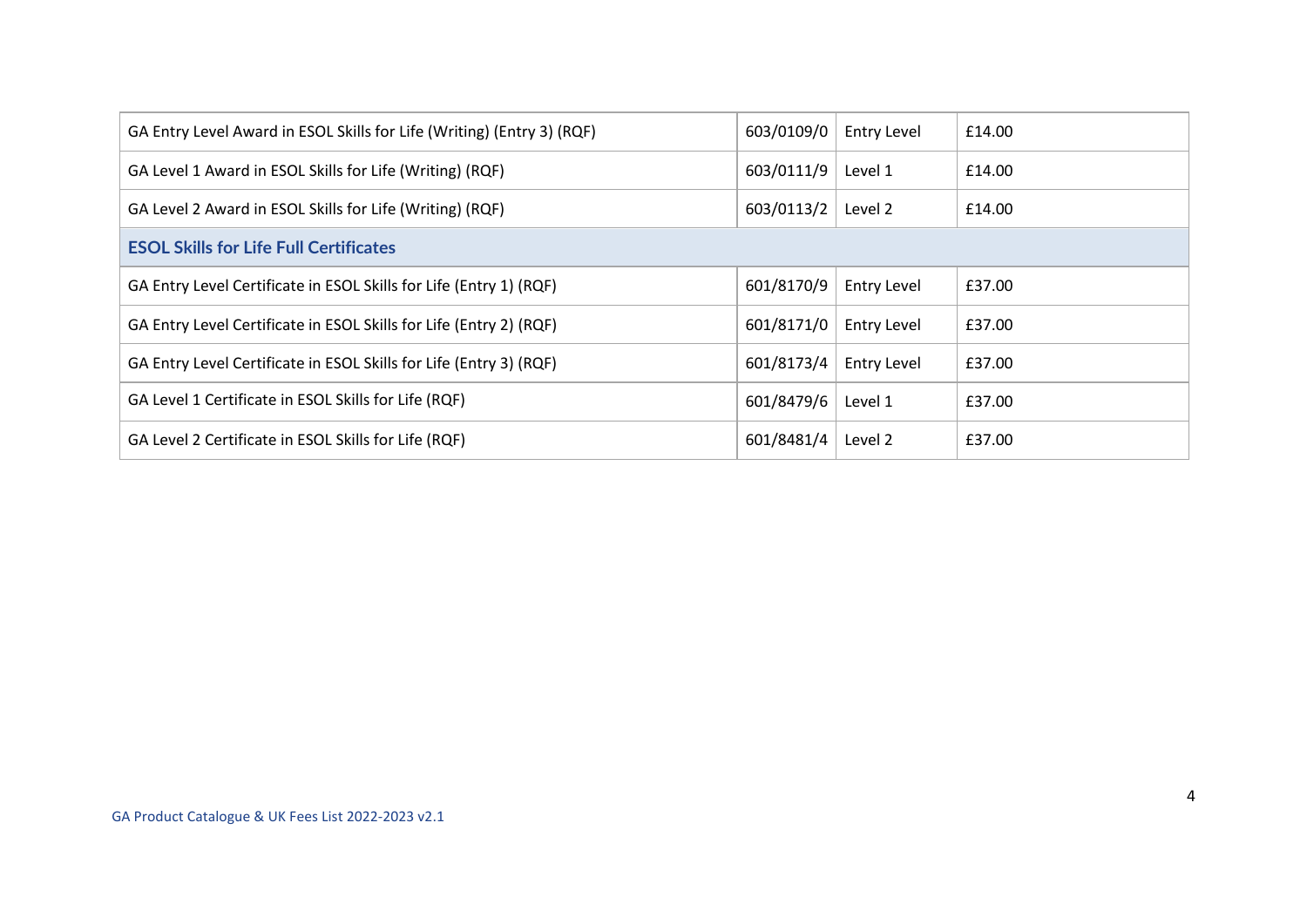#### **International ESOL: Classic IESOL Qualifications**

| <b>Qualification Title</b>                                                                          | QAN        | <b>Level</b>       | <b>Standard Qualification Fee</b> |
|-----------------------------------------------------------------------------------------------------|------------|--------------------|-----------------------------------|
| <b>Classic IESOL Full Certificates</b>                                                              |            |                    |                                   |
| GA Entry Level Certificate in ESOL International (Entry 1) (Classic A1)                             | 600/5182/6 | Entry Level        | £52.50                            |
| GA Entry Level Certificate in ESOL International (Entry 2) (Classic A2)                             | 600/7651/3 | <b>Entry Level</b> | £52.50                            |
| GA Entry Level Certificate in ESOL International (Entry 3) (Classic B1)                             | 600/7040/7 | <b>Entry Level</b> | £52.50                            |
| GA Level 1 Certificate in ESOL International (Classic B2)                                           | 600/7163/1 | Level 1            | £57.50                            |
| GA Level 2 Certificate in ESOL International (Classic C1)                                           | 600/7162/X | Level 2            | £62.50                            |
| GA Level 3 Certificate in ESOL International (Classic C2)                                           | 600/7840/6 | Level 3            | £67.50                            |
| <b>Classic IESOL Certificates in Speaking and Listening</b>                                         |            |                    |                                   |
| GA Entry Level Certificate in ESOL International (Speaking and Listening) (Entry 1)<br>(Classic A1) | 601/4856/1 | Entry Level        | £35.50                            |
| GA Entry Level Certificate in ESOL International (Speaking and Listening) (Entry 2)<br>(Classic A2) | 601/5243/6 | Entry Level        | £35.50                            |
| GA Entry Level Certificate in ESOL International (Speaking and Listening) (Entry 3)<br>(Classic B1) | 601/4352/6 | Entry Level        | £35.50                            |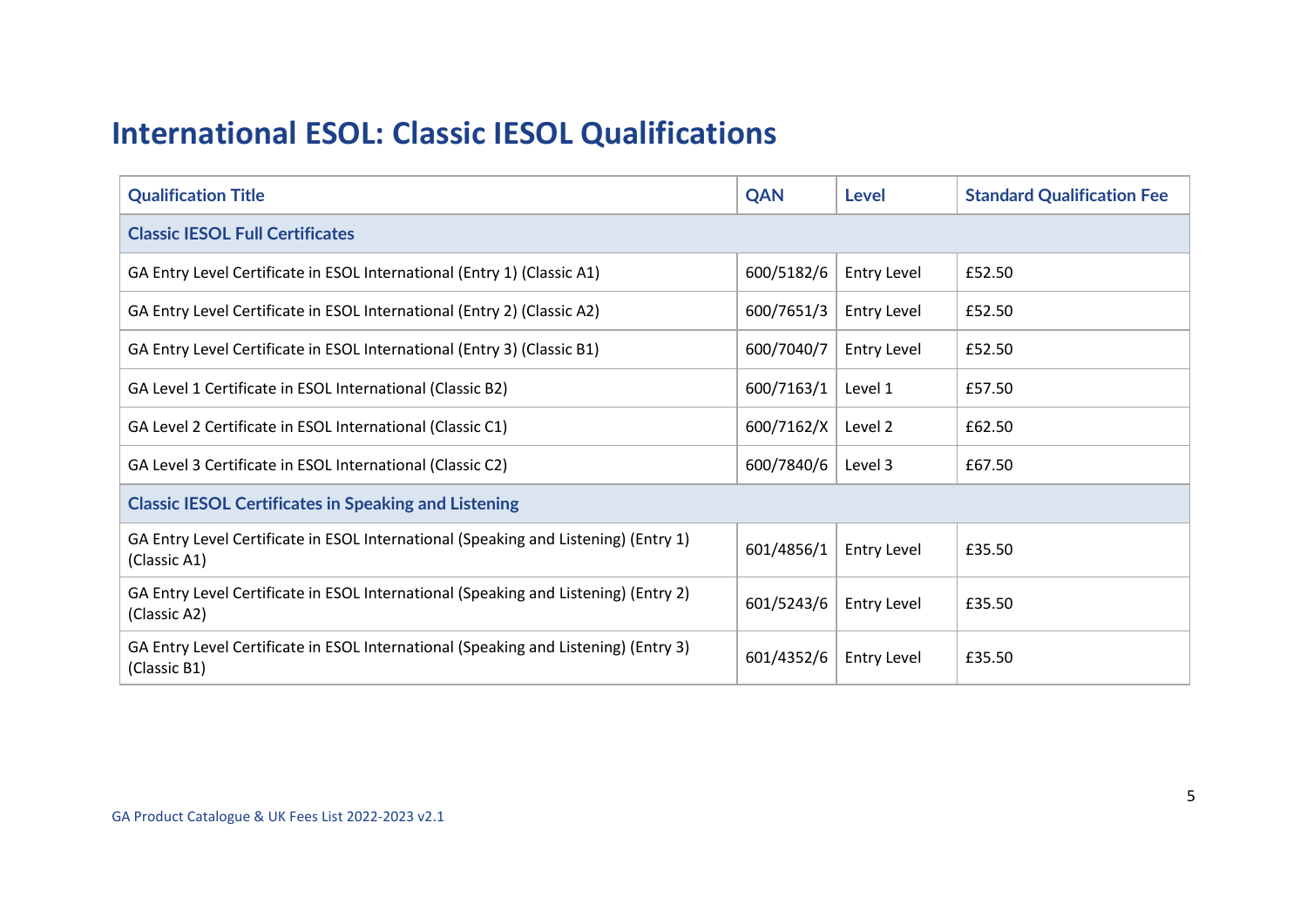GA Product Catalogue & UK Fees List 2022 -2023 v2.1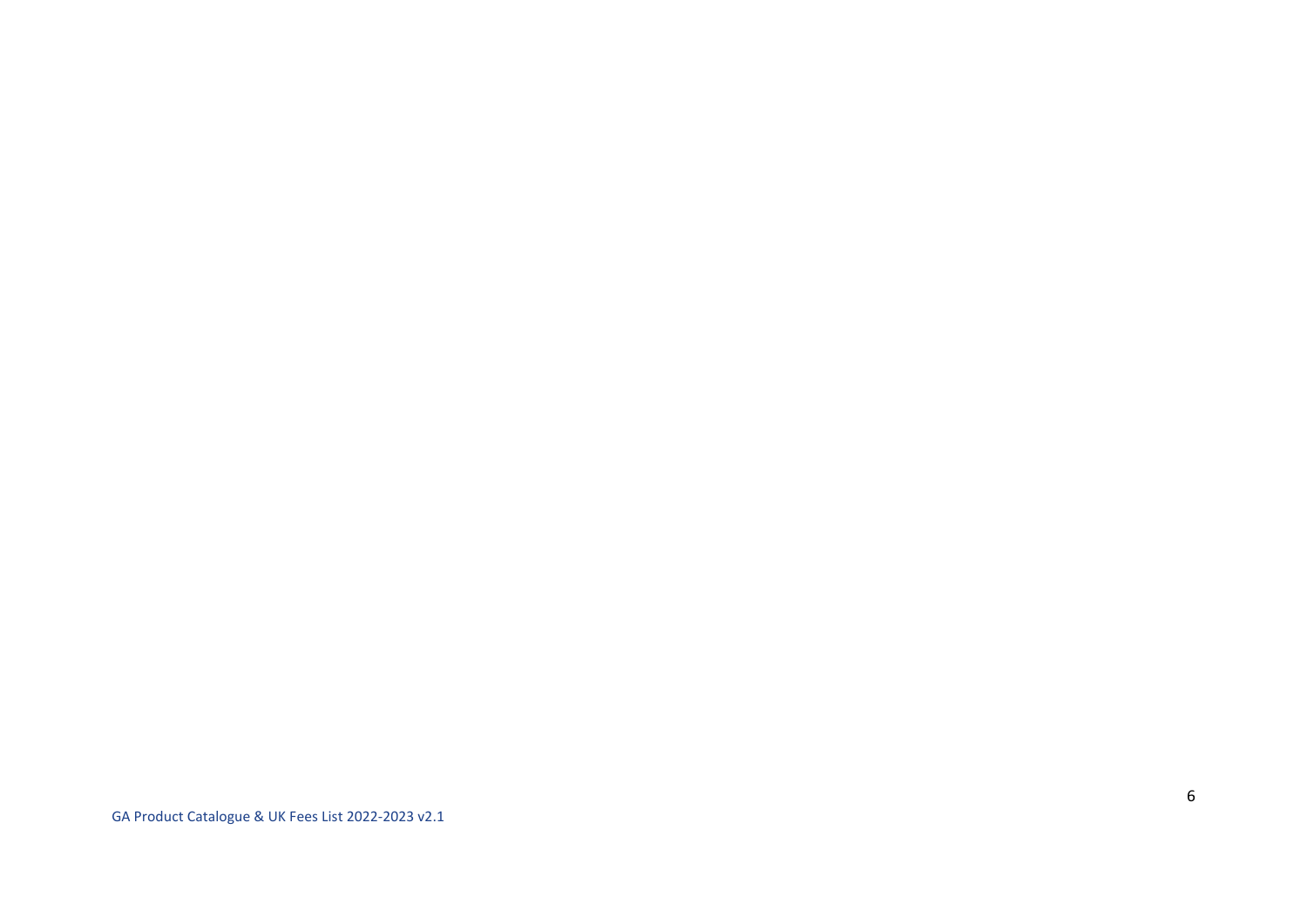#### **International ESOL: Test of Interactive English (TIE) Qualifications**

| <b>Qualification Title</b>                                                               | <b>QAN</b> | Level       | <b>Standard Qualification Fee</b> |
|------------------------------------------------------------------------------------------|------------|-------------|-----------------------------------|
| GA Entry Level Certificate in ESOL International (Test of Interactive English) (Entry 1) | 603/0084/X | Entry Level | £52.50                            |
| GA Entry Level Certificate in ESOL International (Test of Interactive English) (Entry 2) | 603/0085/1 | Entry Level | £52.50                            |
| GA Entry Level Certificate in ESOL International (Test of Interactive English) (Entry 3) | 603/0086/3 | Entry Level | £52.50                            |
| GA Level 1 Certificate in ESOL International (Test of Interactive English)               | 603/0087/5 | Level 1     | £72.50                            |
| GA Level 2 Certificate in ESOL International (Test of Interactive English)               | 603/0088/7 | Level 2     | £72.50                            |
| GA Level 3 Certificate in ESOL International (Test of Interactive English)               | 603/0089/9 | Level 3     | £72.50                            |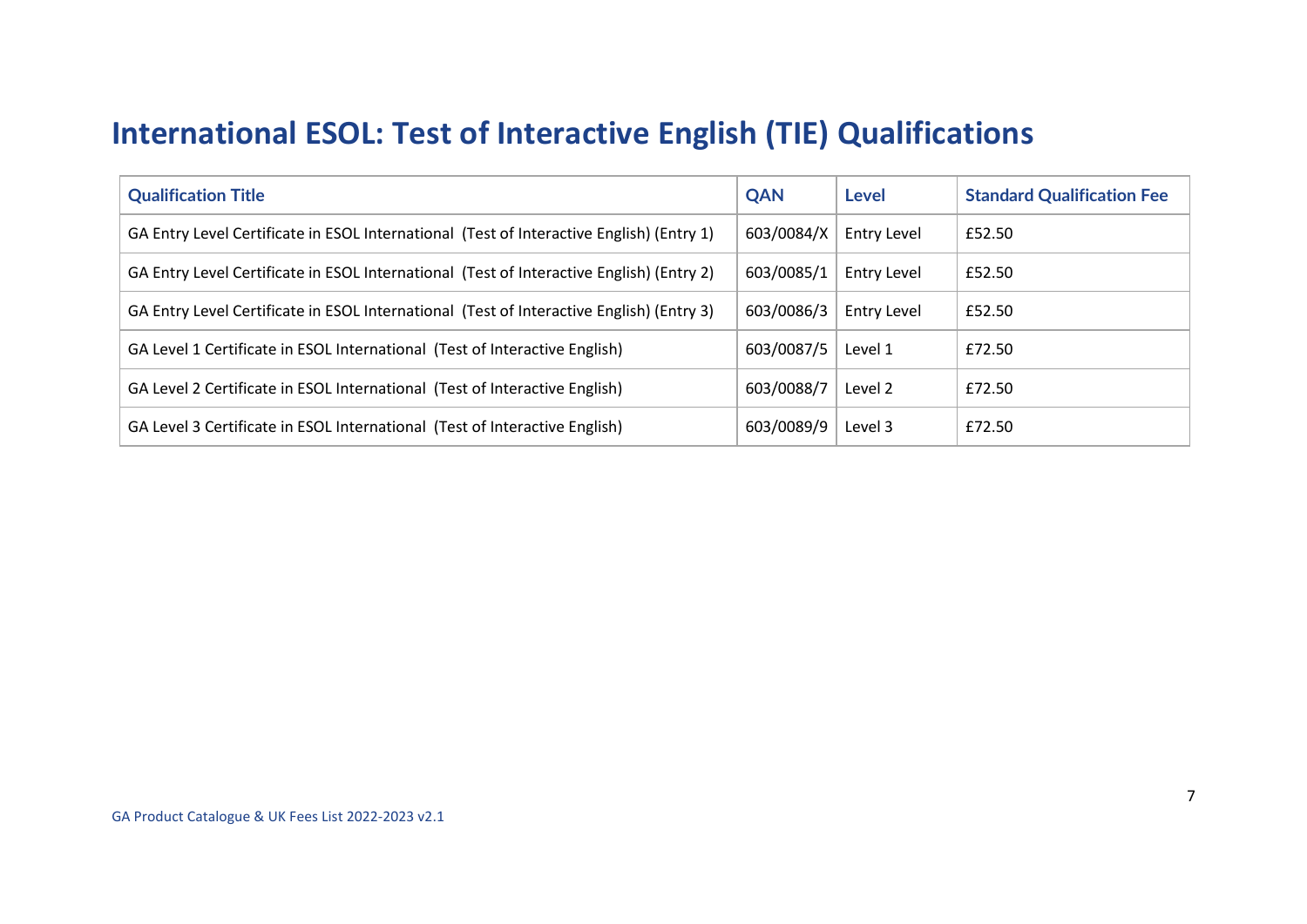### **Teaching English as a Foreign Language (TEFL) Qualifications**

| <b>Qualification Title</b>                                                                                                  | <b>QAN</b> | <b>Level</b> | <b>Standard Qualification Fee</b> |  |
|-----------------------------------------------------------------------------------------------------------------------------|------------|--------------|-----------------------------------|--|
| <b>GA Awards in TEFL</b>                                                                                                    |            |              |                                   |  |
| GA Level 3 Award in Awareness of Grammar for Teaching English as a Foreign<br>Language (TEFL) (i-to-i)                      | 603/3141/0 | Level 3      | £40.00                            |  |
| GA Level 3 Award in Principles and Practices of Lesson Planning (Teaching English as a<br>Foreign Language) (TEFL) (i-to-i) | 603/3147/1 | Level 3      | £40.00                            |  |
| GA Level 3 Award in Teaching Business English (Teaching English as a Foreign<br>Language) (TEFL) (i-to-i)                   | 603/3144/6 | Level 3      | £40.00                            |  |
| GA Level 3 Award in Teaching English One-to-One (Teaching English as a Foreign<br>Language) (TEFL) (i-to-i)                 | 603/3145/8 | Level 3      | £40.00                            |  |
| GA Level 3 Award in Teaching English Online (Teaching English as a Foreign Language)<br>(TEFL) (i-to-i)                     | 603/6266/2 | Level 3      | £40.00                            |  |
| GA Level 3 Award in Teaching English to Young Learners (Teaching English as a Foreign<br>Language) (TEFL) (i-to-i)          | 603/3146/X | Level 3      | £40.00                            |  |
| GA Level 5 Award in Teaching Business English (Teaching English as a Foreign<br>Language) (TEFL) (i-to-i)                   | 603/6246/7 | Level 5      | £75.00                            |  |
| GA Level 5 Award in Teaching English One-to-One and Online (Teaching English as a<br>Foreign Language) (TEFL) (i-to-i)      | 603/6245/5 | Level 5      | £75.00                            |  |
| Level 5 Award in Supporting Learners to Prepare for an English Language Examination<br>(TEFL) (i-to-i)                      | 603/7570/X | Level 5      | £50.00                            |  |
| Level 5 Award in Teaching Other Subjects in English (CLIL) (i-to-i)                                                         | 603/7479/2 | Level 5      | £75.00                            |  |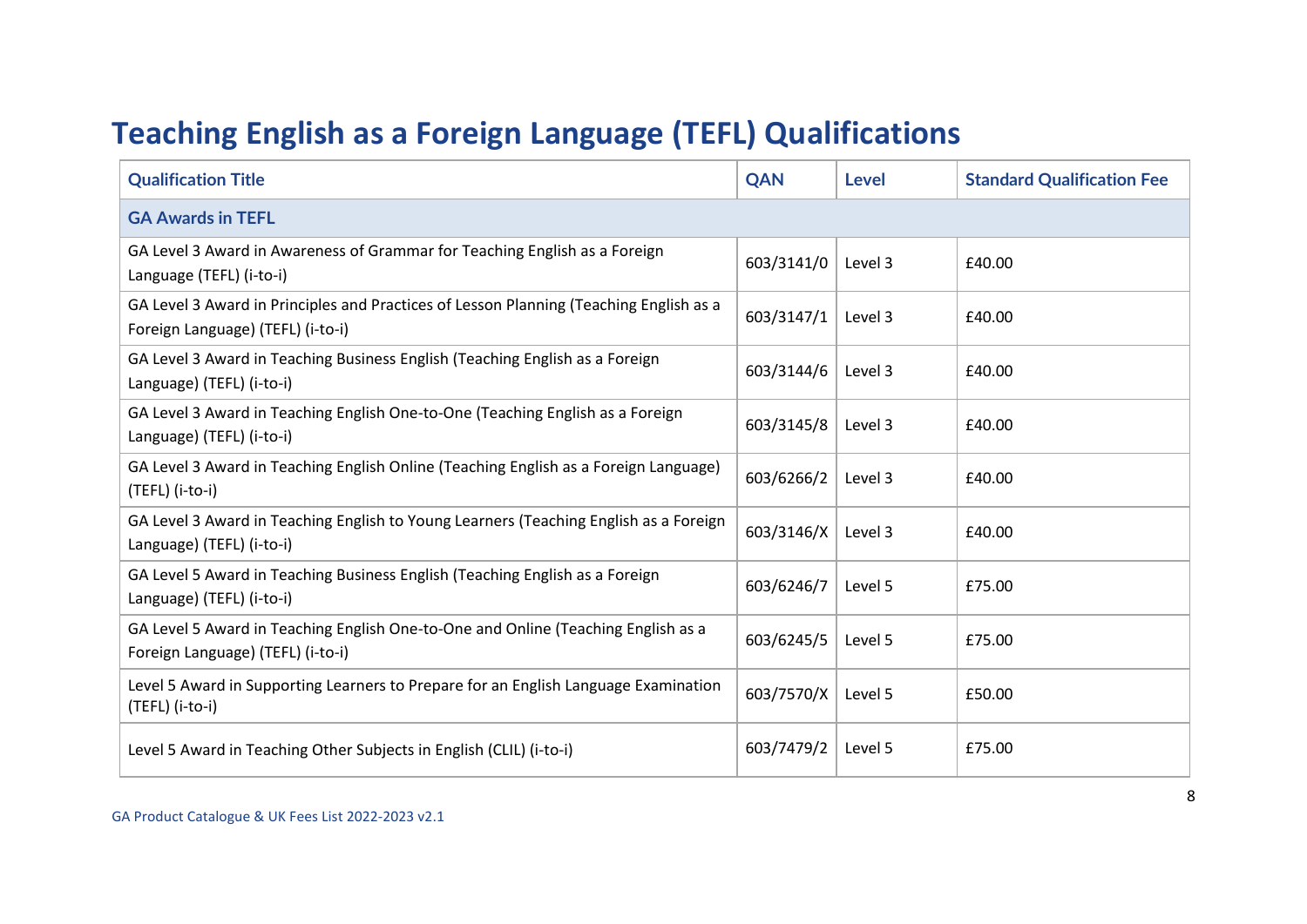| <b>GA Certificates in TEFL</b>                                                                                                                                  |            |         |         |
|-----------------------------------------------------------------------------------------------------------------------------------------------------------------|------------|---------|---------|
| GA Level 3 Certificate in Teaching English as a Foreign Language (TEFL) (i-to-i)                                                                                | 603/0150/8 | Level 3 | £125.00 |
| GA Level 5 Certificate in Teaching English as a Foreign Language (TEFL) (i-to-i)                                                                                | 603/3954/8 | Level 5 | £200.00 |
| <b>GA Diplomas in TEFL</b>                                                                                                                                      |            |         |         |
| GA Level 5 Diploma in Teaching English as a Foreign Language (TEFL) (i-to-i)                                                                                    | 603/3955/X | Level 5 | £325.00 |
| <b>Additional Information about the GA TEFL Qualifications</b>                                                                                                  |            |         |         |
| Packages inclusive of the TEFL qualification registration fee along with teaching, learning and assessment materials are also available at the above<br>prices. |            |         |         |

### **Safeguarding Qualifications**

| <b>Qualification Title</b>                                       | <b>QAN</b> | <b>Level</b> | <b>Standard Qualification Fee</b> |
|------------------------------------------------------------------|------------|--------------|-----------------------------------|
| <b>GA Awards in Safeguarding</b>                                 |            |              |                                   |
| GA Level 2 Award in Safeguarding Children and Young People (RQF) | 601/8477/2 | Level 2      | £18.50                            |
| GA Level 2 Award in Safeguarding Vulnerable Adults (RQF)         | 601/8476/0 | Level 2      | £18.50                            |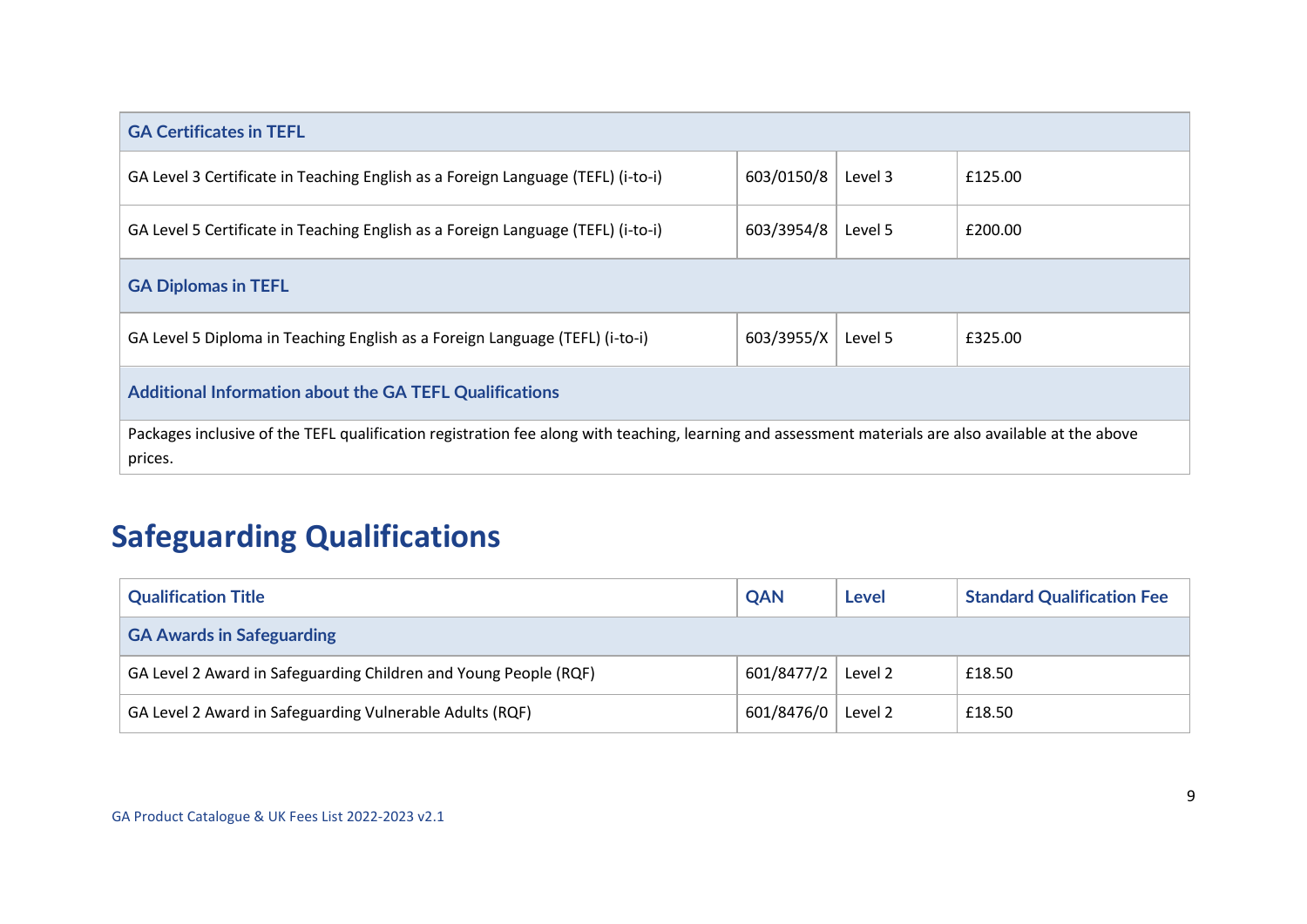#### **Education and Training, Assessor and Verifier Qualifications**

| <b>Qualification Title</b>                                                                                      | <b>QAN</b> | <b>Level</b> | <b>Standard Qualification Fee</b> |
|-----------------------------------------------------------------------------------------------------------------|------------|--------------|-----------------------------------|
| <b>GA Award, Certificate and Diploma in Education and Training</b>                                              |            |              |                                   |
| GA Level 3 Award in Education and Training                                                                      | 603/6672/2 | Level 3      | £50.00                            |
| GA Level 4 Certificate in Education and Training                                                                | TBC        | Level 4      | £90.00                            |
| GA Level 5 Diploma in Education and Training                                                                    | <b>TBC</b> | Level 5      | £133.00                           |
| <b>GA Awards and Certificate for Assessors</b>                                                                  |            |              |                                   |
| GA Level 3 Award in Understanding the Principles and Practices of Assessment                                    | 610/0812/6 | Level 3      | £30.00                            |
| GA Level 3 Award in Assessing Competence in the Work Environment                                                | 610/0813/8 | Level 3      | £50.00                            |
| GA Level 3 Award in Assessing Vocationally Related Achievement                                                  | 610/0814/X | Level 3      | £50.00                            |
| GA Level 3 Certificate in Assessing Vocational Achievement                                                      | 610/0815/1 | Level 3      | £65.00                            |
| <b>GA Awards and Certificate for Internal Verifiers</b>                                                         |            |              |                                   |
| GA Level 4 Award in Understanding the Internal Quality Assurance of Assessment<br><b>Processes and Practice</b> | <b>TBC</b> | Level 4      | £30.00                            |
| GA Level 4 Award in the Internal Quality Assurance of Assessment Processes and<br>Practice                      | <b>TBC</b> | Level 4      | £60.00                            |
| GA Level 4 Certificate in Leading the Internal Quality Assurance of Assessment<br><b>Processes and Practice</b> | TBC        | Level 4      | £90.00                            |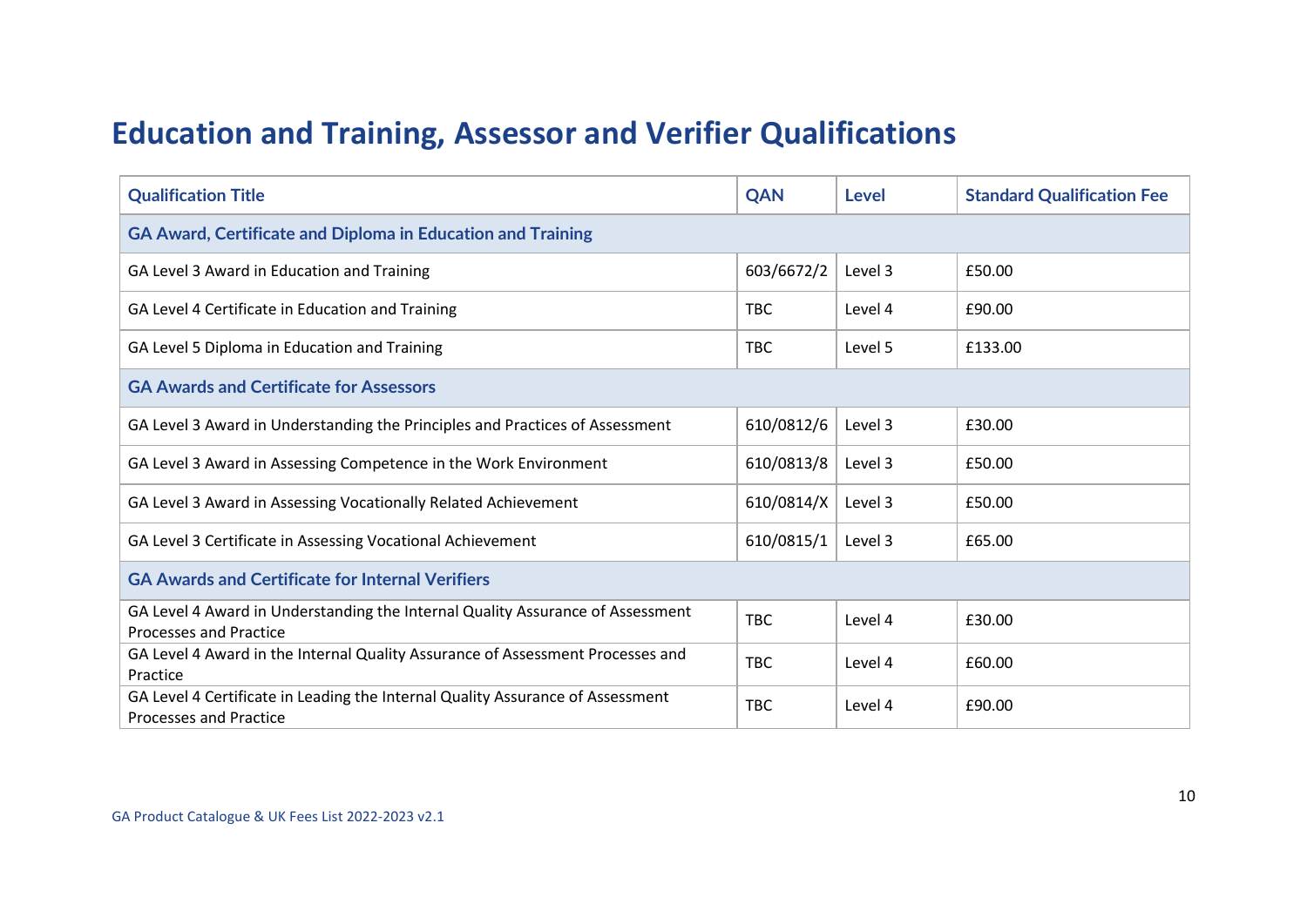### **Employability Skills Qualifications**

| <b>Qualification Title</b>                                                | <b>QAN</b> | <b>Level</b>       | <b>Standard Qualification Fee</b> |  |
|---------------------------------------------------------------------------|------------|--------------------|-----------------------------------|--|
| <b>GA Awards in Employability Skills</b>                                  |            |                    |                                   |  |
| GA Entry Level Award in Preparing for Employment (Entry 1)                | 603/5593/1 | <b>Entry Level</b> | £28.00                            |  |
| GA Entry Level Award in Preparing for Employment (Entry 2)                | 603/5597/9 | <b>Entry Level</b> | £28.00                            |  |
| GA Entry Level Award in Preparing for Employment (Entry 3)                | 603/5601/7 | Entry Level        | £28.00                            |  |
| GA Level 1 Award in Employability                                         | 603/1060/1 | Level 1            | £28.00                            |  |
| <b>GA Certificates in Employability Skills</b>                            |            |                    |                                   |  |
| GA Entry Level Certificate in Preparing for Employment (Entry 1)          | 603/5594/3 | <b>Entry Level</b> | £28.00                            |  |
| GA Entry Level Certificate in Preparing for Employment (Entry 2)          | 603/5598/0 | <b>Entry Level</b> | £28.00                            |  |
| GA Entry Level Certificate in Preparing for Employment (Entry 3)          | 603/5602/9 | <b>Entry Level</b> | £28.00                            |  |
| GA Level 1 Certificate in Employability                                   | 603/1063/7 | Level 1            | £28.00                            |  |
| <b>GA Extended Certificates in Employability Skills</b>                   |            |                    |                                   |  |
| GA Entry Level Extended Certificate in Preparing for Employment (Entry 1) | 603/5595/5 | Entry Level        | £40.00                            |  |
| GA Entry Level Extended Certificate in Preparing for Employment (Entry 2) | 603/5599/2 | <b>Entry Level</b> | £40.00                            |  |
| GA Entry Level Extended Certificate in Preparing for Employment (Entry 3) | 603/5603/0 | <b>Entry Level</b> | £40.00                            |  |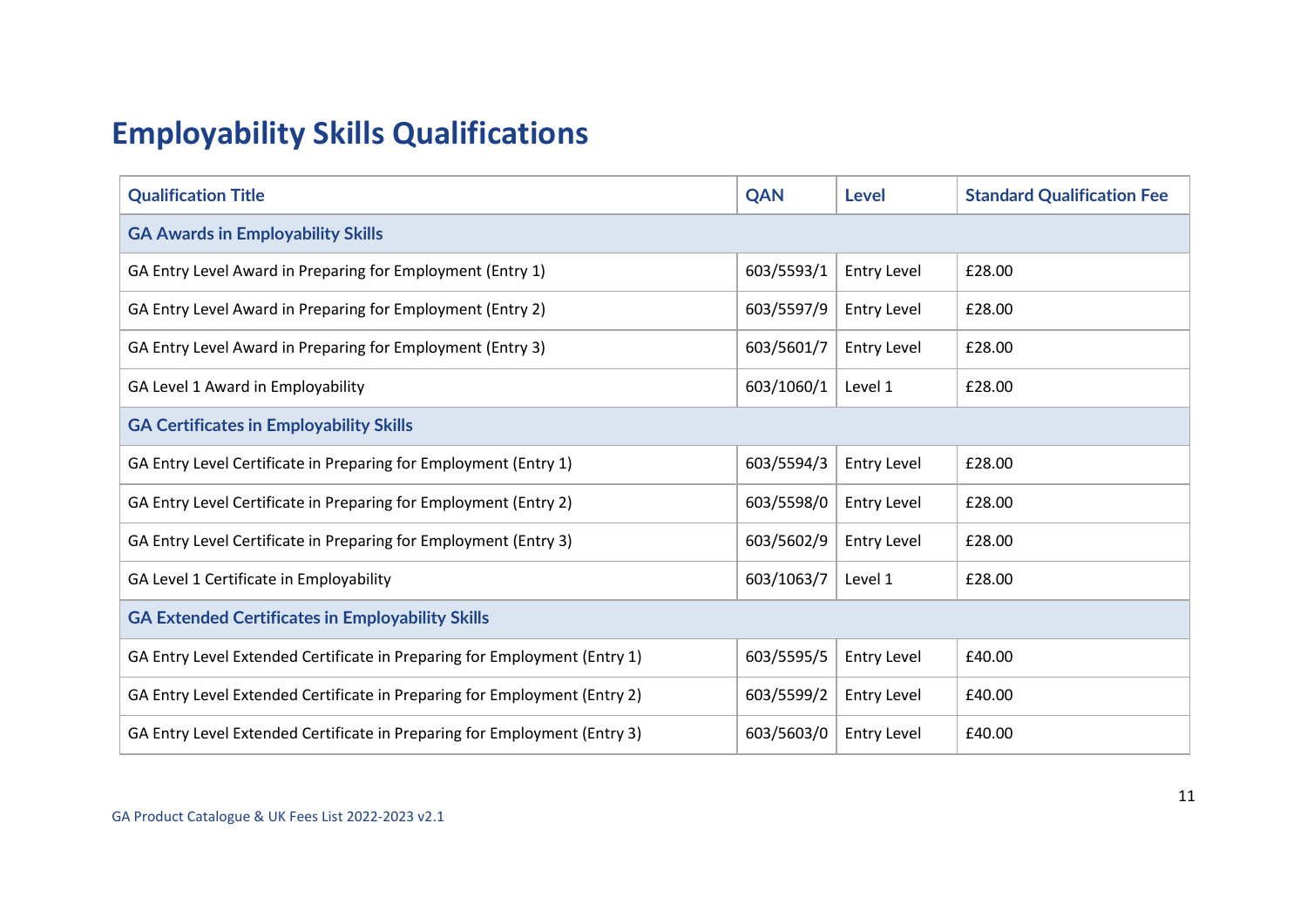| <b>GA Diplomas in Employability Skills</b>                   |            |                    |        |
|--------------------------------------------------------------|------------|--------------------|--------|
| GA Entry Level Diploma in Preparing for Employment (Entry 1) | 603/5596/7 | <b>Entry Level</b> | £45.00 |
| GA Entry Level Diploma in Preparing for Employment (Entry 2) | 603/5600/5 | <b>Entry Level</b> | £45.00 |
| GA Entry Level Diploma in Preparing for Employment (Entry 3) | 603/5604/2 | <b>Entry Level</b> | £45.00 |

## **True Colours Qualifications**

| <b>Qualification Title</b>                                                         | <b>QAN</b> | Level              | <b>Standard Qualification Fee</b> |  |  |
|------------------------------------------------------------------------------------|------------|--------------------|-----------------------------------|--|--|
| <b>GA Awards in Alcohol and Substance Misuse</b>                                   |            |                    |                                   |  |  |
| GA Level 1 Award in Alcohol and Drugs Awareness                                    | 603/0624/5 | Level 1            | £28.00                            |  |  |
| GA Level 1 Award in Alcohol, Drugs, and Smoking Awareness                          | 603/0625/7 | Level 1            | £28.00                            |  |  |
| GA Level 2 Award in Substance Misuse Awareness                                     | 603/0609/9 | Level 2            | £35.00                            |  |  |
| <b>GA Awards in the Environment</b>                                                |            |                    |                                   |  |  |
| GA Entry Level Award in Looking after the Environment (Entry 3)                    | 603/2499/5 | <b>Entry Level</b> | £28.00                            |  |  |
| GA Level 1 Award in Environmental Sustainability                                   | 603/2500/8 | Level 1            | £28.00                            |  |  |
| <b>Individual True Colours Unit Fees</b>                                           |            |                    |                                   |  |  |
| A range of True Colours Units are available. All units are priced at £18 per unit. |            |                    |                                   |  |  |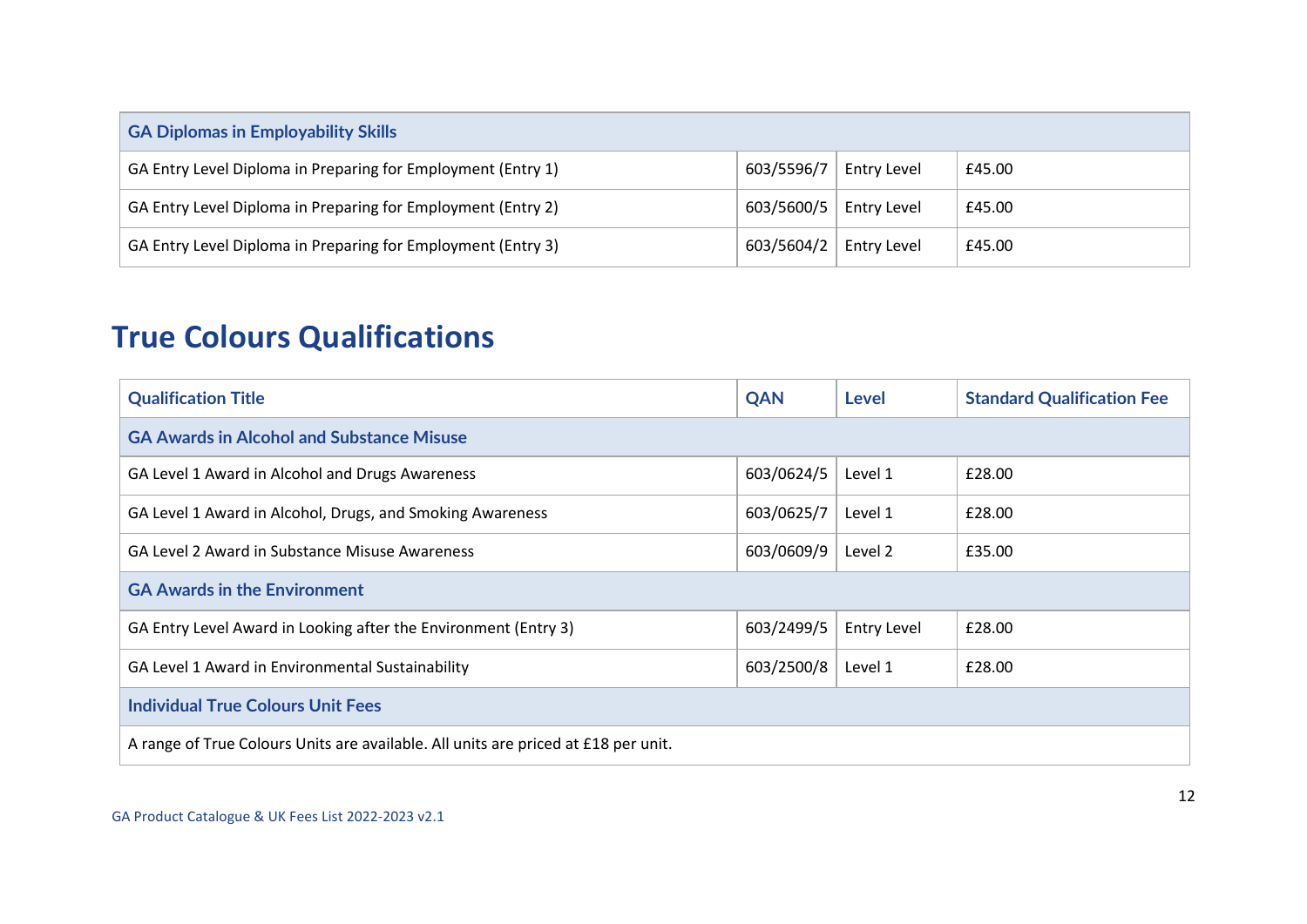### **Vocationally-Related and Other OccupationalQualifications**

| <b>QAN</b>                                                                                                                                                                 | Level   | <b>Standard Qualification Fee</b> |  |  |
|----------------------------------------------------------------------------------------------------------------------------------------------------------------------------|---------|-----------------------------------|--|--|
| <b>GA Awards in Food Safety</b>                                                                                                                                            |         |                                   |  |  |
| 601/8269/6                                                                                                                                                                 | Level 2 | £9.50                             |  |  |
| 601/8350/0                                                                                                                                                                 | Level 2 | £9.50                             |  |  |
| 601/8270/2                                                                                                                                                                 | Level 2 | £9.50                             |  |  |
| Additional Information: Packages inclusive of the Food Safety qualification registration fee along with teaching, learning and assessment materials are<br>also available. |         |                                   |  |  |
|                                                                                                                                                                            |         |                                   |  |  |

| <b>GA Certificate in Anatomy, Physiology and Pathology</b>                                                                                                                                       |            |         |        |  |
|--------------------------------------------------------------------------------------------------------------------------------------------------------------------------------------------------|------------|---------|--------|--|
| GA Level 3 Certificate in Anatomy, Physiology and Pathology                                                                                                                                      | 603/5679/0 | Level 3 | £70.00 |  |
| Additional Information: Packages inclusive of the Anatomy, Physiology and Pathology qualification registration fee along with teaching, learning and<br>assessment materials are also available. |            |         |        |  |

| <b>GA Awards and Certificates in Clinical Health</b>                                |            |         |        |
|-------------------------------------------------------------------------------------|------------|---------|--------|
| GA Level 3 Award in Understanding the Principles and Practice of Venepuncture (RQF) | 601/8352/4 | Level 3 | £18.00 |
| GA Level 3 Award in Clinical Health: Venepuncture (RQF)                             | 601/8351/2 | Level 3 | £34.00 |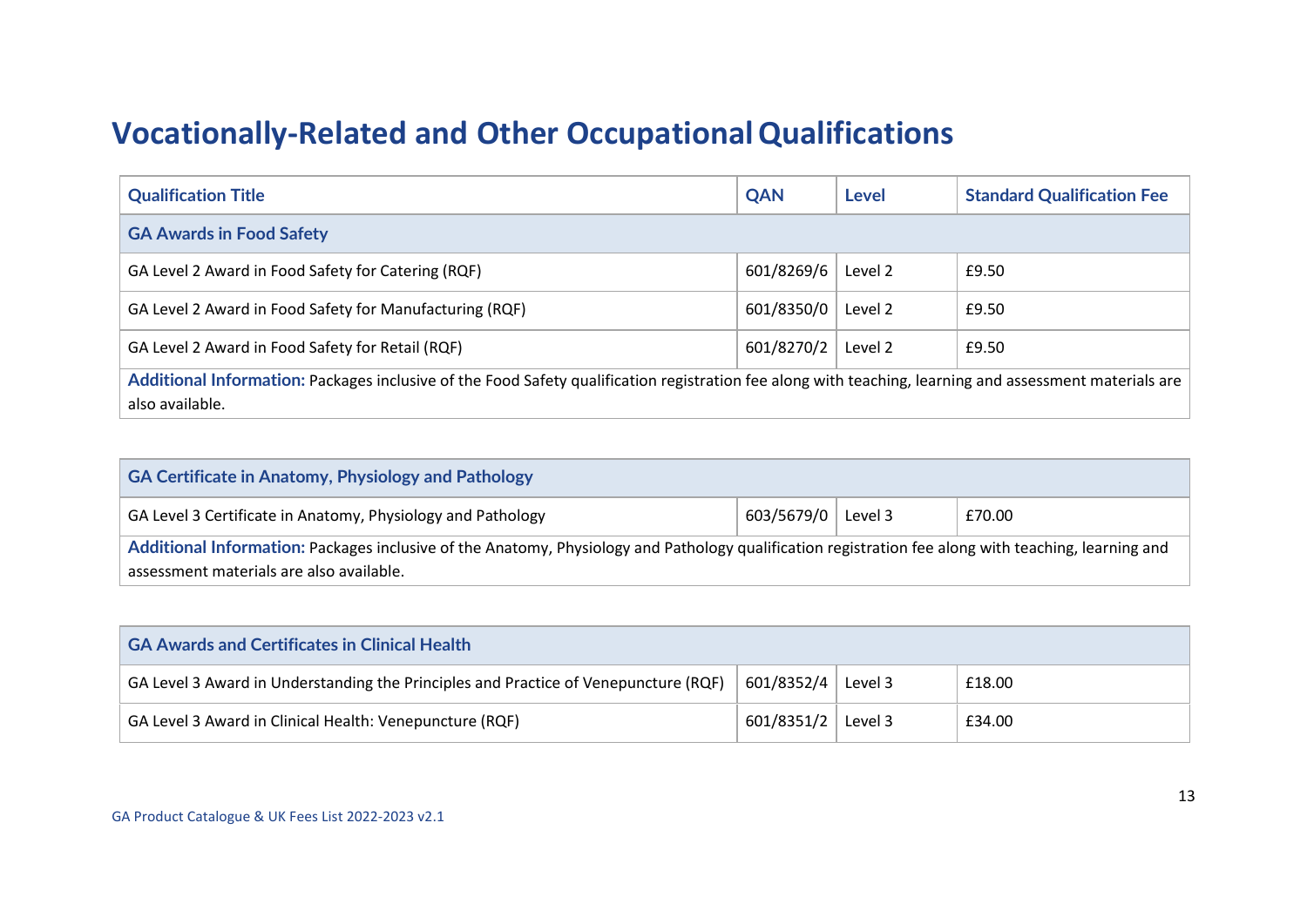| <b>GA Certificates and Diplomas in Aesthetic Injectables</b>                                   |            |         |         |  |
|------------------------------------------------------------------------------------------------|------------|---------|---------|--|
| 603/4318/7<br>Level 6<br>£205.00<br>GA Level 6 Certificate in Botulinum Toxin A Administration |            |         |         |  |
| GA Level 6 Certificate in HA Dermal Filler Administration                                      | 603/4319/9 | Level 6 | £205.00 |  |
| GA Level 6 Diploma in Aesthetic Injectables                                                    | 603/4320/5 | Level 6 | £225.00 |  |

| <b>GA Certificates in Community Interpreting</b> |            |         |        |
|--------------------------------------------------|------------|---------|--------|
| GA Level 2 Certificate in Community Interpreting | 603/5489/6 | Level 2 | £58.00 |
| GA Level 3 Certificate in Community Interpreting | 603/5490/2 | Level 3 | £68.00 |

### **The Aesthetics Pathway\***

| <b>Qualification Title</b>                                                                                                                            | <b>QAN</b> | Level   | <b>Standard Qualification Fee</b> |  |  |
|-------------------------------------------------------------------------------------------------------------------------------------------------------|------------|---------|-----------------------------------|--|--|
| <b>The Aesthetics Pathway</b>                                                                                                                         |            |         |                                   |  |  |
| All Aesthetic Pathway Qualifications are priced according to size and level. Please refer to the individual qualification pages on the GA website for |            |         |                                   |  |  |
| details of size, level and the number of GLH, TQT and Credits per qualification.                                                                      |            |         |                                   |  |  |
| Level 2 Award in the Prevention and Control of Infection                                                                                              | 610/0524/1 | Level 2 | £20                               |  |  |
| Level 2 Award-Sized Individual Aesthetic Pathway Qualifications                                                                                       |            |         | £80                               |  |  |
| Level 2 Certificate-Sized Individual Aesthetic Pathway Qualifications                                                                                 |            |         | £80                               |  |  |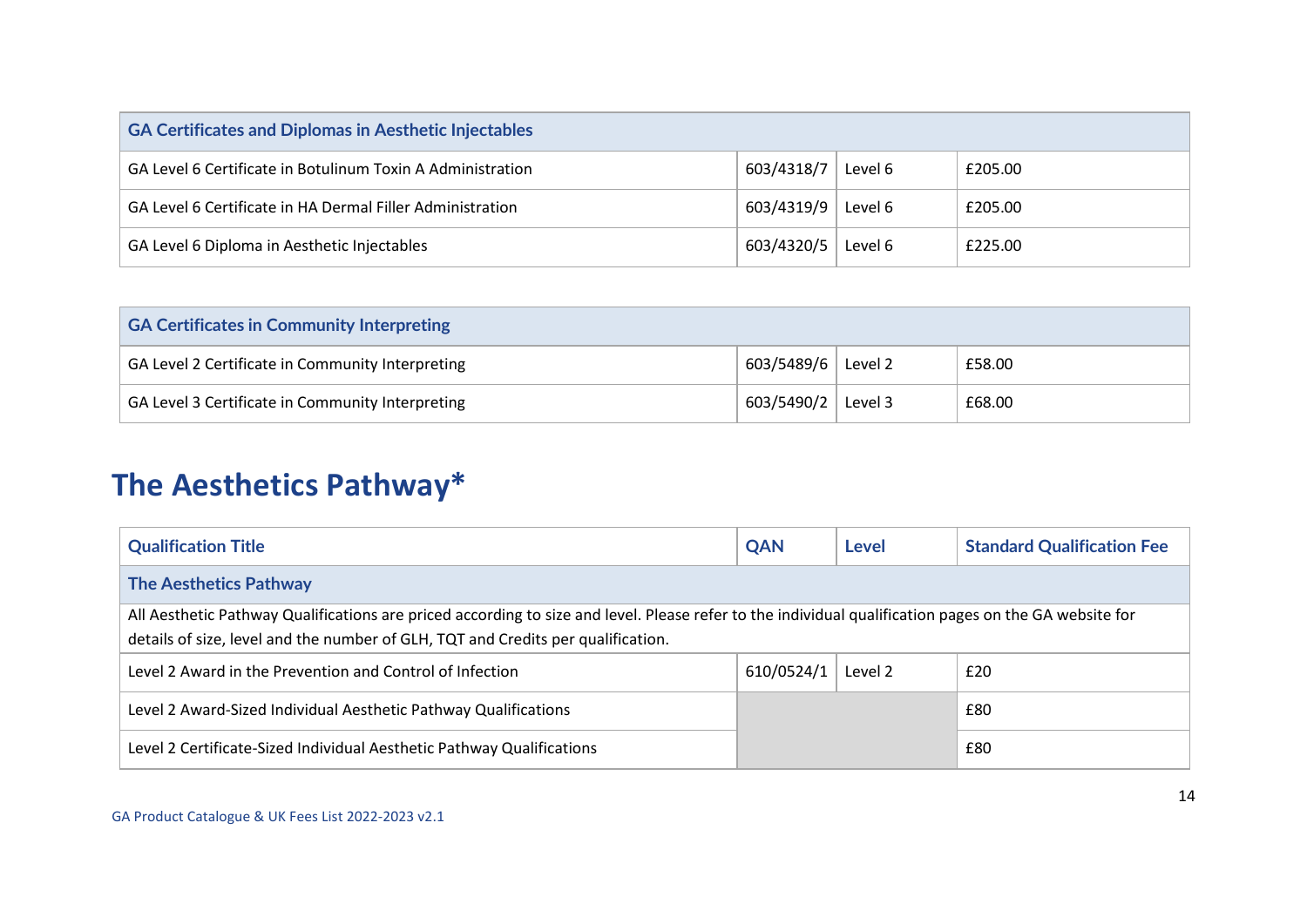| Level 2 Diploma-Sized Individual Aesthetic Pathway Qualifications        |                    | £80        |
|--------------------------------------------------------------------------|--------------------|------------|
| Level 3 Award-Sized Individual Aesthetic Pathway Qualifications          |                    | £85        |
| Level 3 Certificate-Sized Individual Aesthetic Pathway Qualifications    |                    | £85        |
| Level 3 Diploma-Sized Individual Aesthetic Pathway Qualifications        |                    | £130       |
| Level 4 Award-Sized Individual Aesthetic Pathway Qualifications          |                    | £150       |
| Level 4 Certificate-Sized Individual Aesthetic Pathway Qualifications    |                    | £180       |
| Level 4 Diploma-Sized Individual Aesthetic Pathway Qualifications        |                    | £200       |
| Level 5 Award-Sized Individual Aesthetic Pathway Qualifications          |                    | £200       |
| Level 5 Certificate-Sized Individual Aesthetic Pathway Qualifications    |                    | £200       |
| Level 5 Diploma-Sized Individual Aesthetic Pathway Qualifications        |                    | £210       |
| Level 5 Large Diploma -Sized Individual Aesthetic Pathway Qualifications |                    | £225       |
| Level 6 Award-Sized Individual Aesthetic Pathway Qualifications          |                    | £225       |
| Level 6 Certificate-Sized Individual Aesthetic Pathway Qualifications    |                    | £225       |
| Level 6 Diploma-Sized Individual Aesthetic Pathway Qualifications        |                    | £225       |
| Level 6 Large Diploma-Sized Individual Aesthetic Pathway Qualifications  |                    | £250       |
| Level 7 Aesthetic Pathway Qualifications                                 | <b>Coming Soon</b> | <b>TBC</b> |

\*available exclusively via Skin Group International Ltd.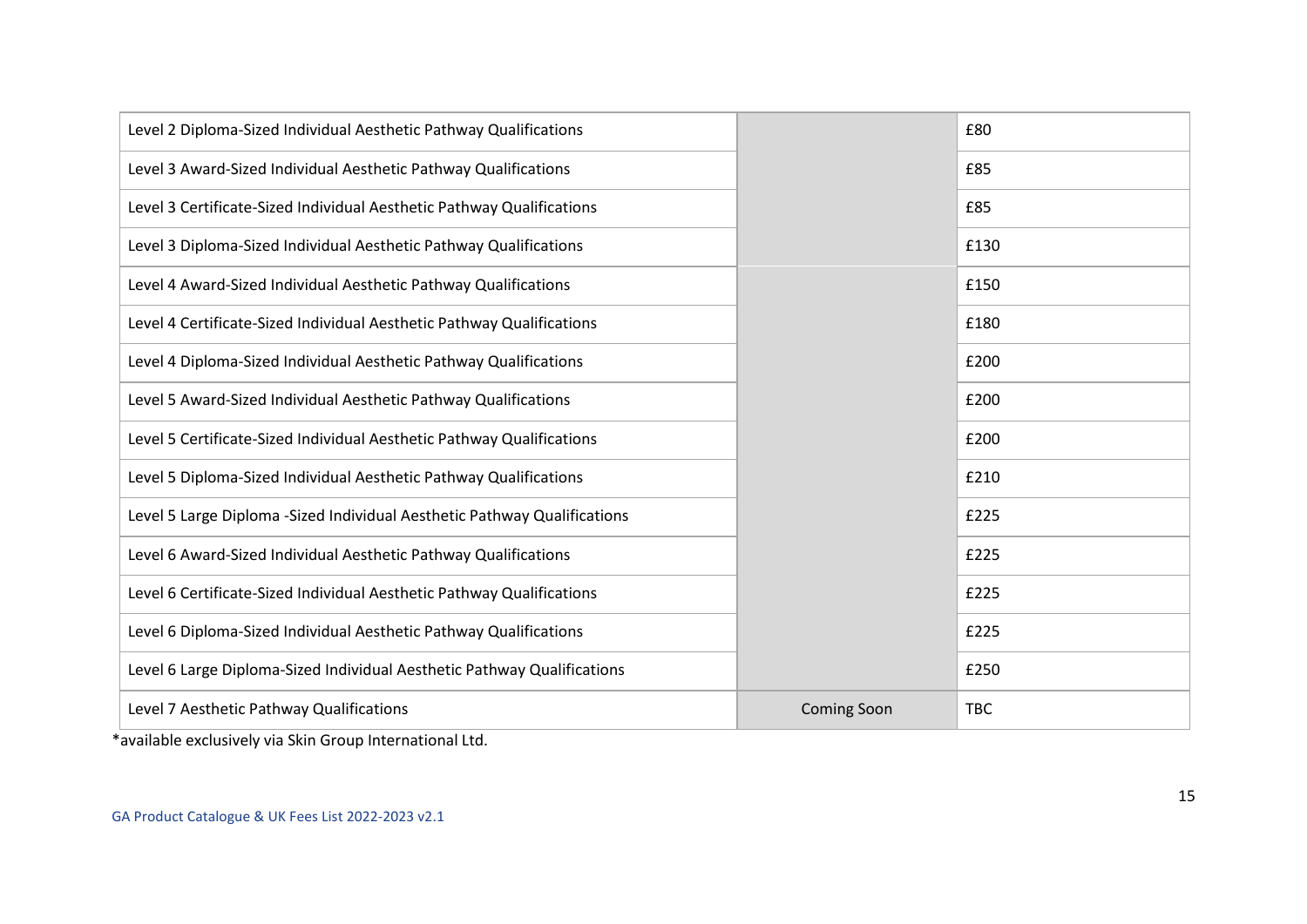#### **Animal Studies, Wildlife and Environmental Conservation\***

| <b>Qualification Title</b>                                                  | <b>QAN</b> | Level   | <b>Standard Qualification Fee</b> |  |  |
|-----------------------------------------------------------------------------|------------|---------|-----------------------------------|--|--|
| <b>GA Awards in Animal Studies, Wildlife and Environmental Conservation</b> |            |         |                                   |  |  |
| GA Level 3 Award in Aquatic Species Studies                                 | 603/7699/5 | Level 3 | £12                               |  |  |
| GA Level 3 Award in Bird Species Studies                                    | 603/7700/8 | Level 3 | £12                               |  |  |
| GA Level 3 Award in Carnivore Studies: Big Cats                             | 603/7701/X | Level 3 | £12                               |  |  |
| GA Level 3 Award in Elephant Studies                                        | 603/7703/3 | Level 3 | £12                               |  |  |
| <b>GA Level 3 Award in Farm Animal Studies</b>                              | 603/7708/2 | Level 3 | £12                               |  |  |
| GA Level 3 Award in Primate Studies                                         | 603/7710/0 | Level 3 | £12                               |  |  |
| GA Level 3 Award in Reptile Studies                                         | 603/7711/2 | Level 3 | £12                               |  |  |
| GA Level 3 Award in Zoo Animal Nutrition                                    | 603/7723/9 | Level 3 | £12                               |  |  |
| GA Level 3 Award in Birds of Prey Studies                                   | 610/0139/9 | Level 3 | £12                               |  |  |

\*available exclusively via Animal Courses Direct, part of the Learndirect Group.